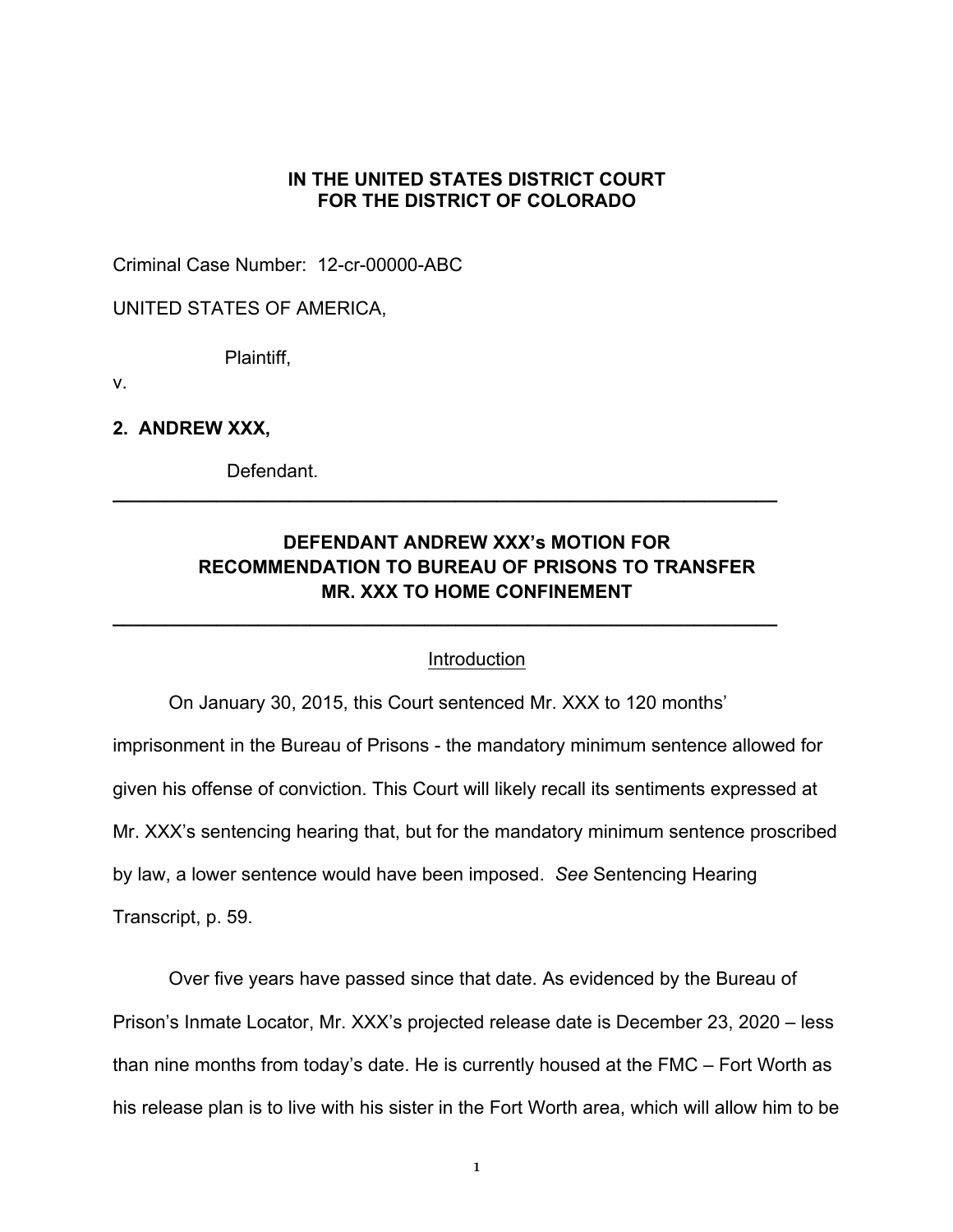close to, and have the support of, not only his sisters and their families but also his daughter.

As set forth in 18 U.S.C. § 3624(c)(1), as Mr. XXX has less than twelve months left on his sentence, the Bureau of Prisons is mandated to facilitate his reintegration into the community by determining the extent to which he should spend the last year of his sentence in a Residential Reentry Center or under home confinement. However, as of the date of this filing, the BOP has failed to do so. This failure would be to Mr. XXX's detriment in normal times, but now the failure is of much greater magnitude. Now, the BOP's failure to fulfill its statutory obligation is not only impacting Mr. XXX's ability to transition back into the community, but it is also risking Mr. XXX's physical health and well-being.

Mr. XXX, through counsel, respectfully requests that this Court recommend to the Bureau of Prisons that Mr. XXX serve the remainder of his sentence in home confinement. *See* 18 U.S.C. §§ 3624(c), 3621(b)(4); *see also* H.R. 748 § 6002 at Div. B, Tit. II, Sec. 12003(b)(2).

#### Argument

On March 13, 2020, President Trump declared a state of emergency due to the novel coronavirus (COVID-19) outbreak. This virus is spread by human-to-human contact, which is why 42 of the 50 states have ordered residents to "shelter in place"1

 <sup>1</sup> https://www.nytimes.com/interactive/2020/us/coronavirus-stay-at-home-order.html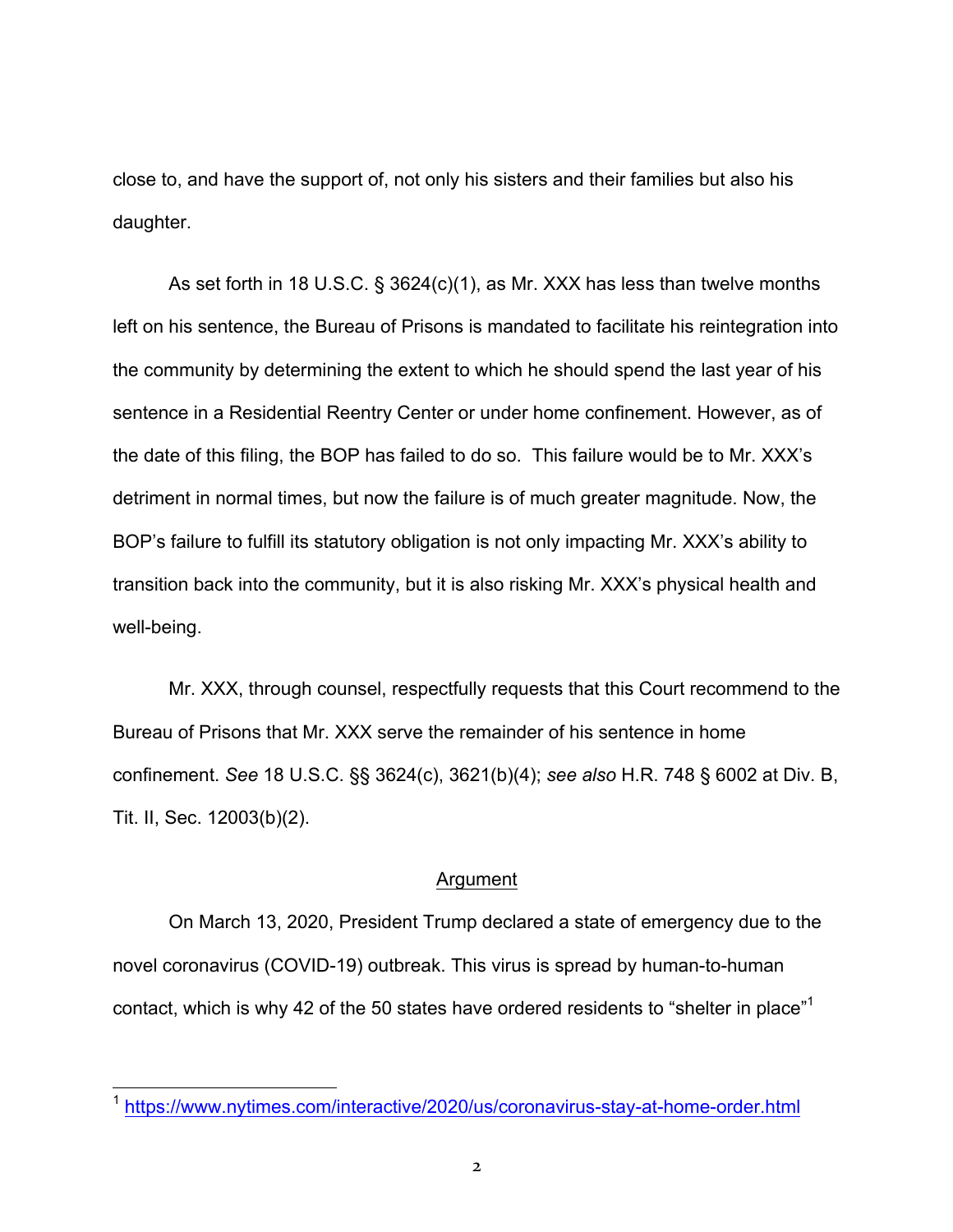and practice social distancing (standing at least six feet away from other individuals in public).

Individuals who are incarcerated are at great risk of contracting the virus – quite simply, the conditions of confinement make social distancing next to impossible. The Bureau of Prisons has itself acknowledged that the risks of the rapid transmission of contagion in the tight quarters of prisons and jails present significant challenges in keeping both staff and inmates safe and healthy.<sup>2</sup> Dr. Homer Venters, president of the nonprofit Community Oriented Correctional Health Services, described prison facilities as "almost perfectly designed and run in a way to promote the spread of this virus throughout these institutions," and further observed, "The danger here is that we're not only really going to see the explosion of cases among people who are detained and the people who work there, this is going to drive the entire epidemic curve for this nation up just when we're trying to flatten it."<sup>3</sup>

As of the writing of this letter, the Bureau of Prisons has confirmed that 408 individuals (283 inmates, 125 staff) have tested positive at 37 different BOP facilities and 8 Residential Re-entry Centers.<sup>4</sup> Less than two weeks ago there were only 18 confirmed cases.<sup>5</sup> Eight inmates have died.<sup>6</sup> This is no longer an academic or imminent concern – it is real, and will only continue to worsen. There are simply too many people

 <sup>2</sup> *See* Fed. Bureau of Prisons, Program Statement 6190.04: Infectious Disease Management (2014).

<sup>3</sup> *See* https://www.govexec.com/oversight/2020/04/federal-prisons-pose-imminentdanger-spreading-covid-19-union-says/164390/

<sup>4</sup> https://www.bop.gov/coronavirus/ (last visited April 9, 2020, at 16:30 PDT).

 $5$  On Friday, March 27, 2020, there were 18 confirmed cases (10 inmates, 8 staff).

<sup>6</sup> https://www.bop.gov/coronavirus/ (last visited April 9, 2020, at 16:30 PDT).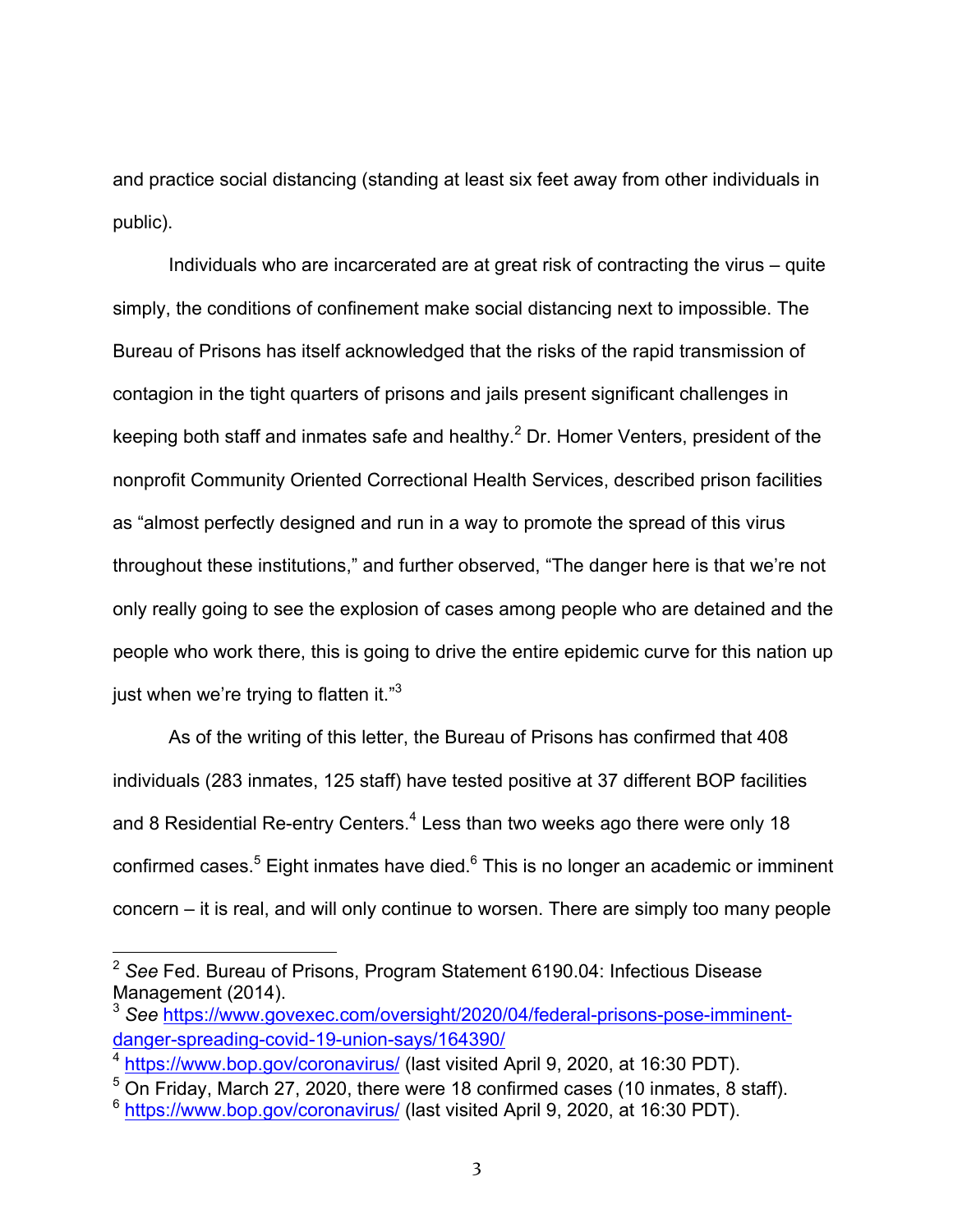in prisons, and the reality that incarcerated individuals live together, eat together, sleep in close proximity to one another, and co-exist together in such close quarters makes prison facilities, for lack of a better term, petri dishes.<sup>7</sup> Cook County Jail in Chicago, Illinois represents a chilling example of what is feared: on March 23, 2020, two inmates tested positive and were isolated; in a little over two weeks, there are now more than 350 confirmed cases at the jail. $8<sup>8</sup>$ 

A number of public health experts have confirmed that lowering the population of

prisons is the simplest and most effective way to disrupt the transmission of COVID-19,

and avoid a humanitarian crisis, in prisons and jails.<sup>9</sup> As such, I am urging you to

recommend to the BOP that it release Mr. XXX to home confinement immediately.

 

<sup>7</sup> *See* Timothy Williams et al., *'Jails are Petri Dishes': Inmates Freed as the Virus Spreads Behind Bars,* NY Times (Mar. 30, 2020),

https://www.nytimes.com/2020/03/30/us/coronavirus-prisons-jails.html). <sup>8</sup> *See* https://www.nytimes.com/2020/04/08/us/coronavirus-cook-county-jail-

chicago.html

<sup>9</sup> *See, e.g.,* Letter from Dr. Sandro Galea, Dean, Boston University School of Public Health, et al., to President Trump (Mar. 27, 2020),

https://thejusticecollaborative.com/wp-content/uploads/2020/03/Public-Health-Expert-Letter-to-Trump.pdf (co-signed by numerous public health officials from leading medical and public health institutions); Letter from Patricia Davidson, Dean, Johns Hopkins School of Nursing, et al., to Hon. Larry Hogan, Governor of

Maryland (Mar. 25, 2020), https://bioethics.jhu.edu/wpcontent/uploads/2019/10/Johns-Hopkins-faculty-letter-on-COVID-19-jails-and-prisons.pdf (co-signed by over 200 faculty members of Johns Hopkins Bloomberg School of Public Health, School of Nursing, and School of Medicine); Preparedness, Prevention and

*Control of COVID-19 in Prisons and Other Places of Detention: Interim Guidance, World Health Organization* (Mar. 15, 2020),

http://www.euro.who.int/ data/assets/pdf file/0019/434026/Preparedness-preventionand-control-of-COVID-19-in-prisons.pdf?ua=1.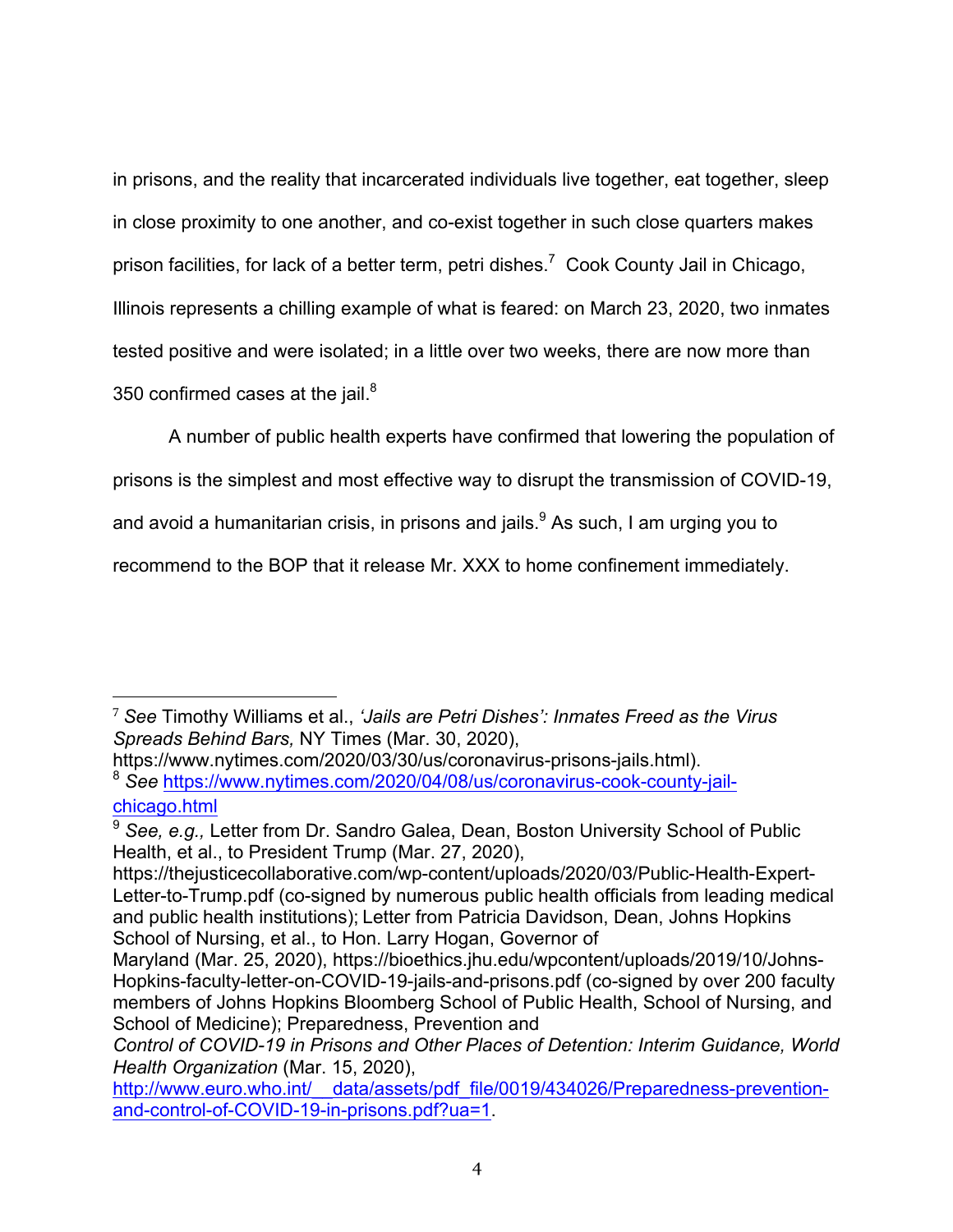It is the undersigned's understanding that Mr. XXX's case manager at FMC Fort Worth, Mr. Gilliam, started the process for Mr. XXX to be transferred to a community corrections placement in February 2020. However, nearly two months later, there has been no word on when, or whether, Mr. XXX will be transferred to a Residential Reentry Center.

Recognizing that the conditions of confinement in a Residential Reentry Center are similar to that of imprisonment in terms of inability to socially distance oneself – indeed, eight of the facilities at which the BOP has confirmed cases of COVID-19 are Residential Reentry Centers<sup>10</sup>, we are requesting that you recommend to the BOP that it transfer Mr. XXX to home confinement. It is the undersigned's understanding that, on April 9, 2020, Mr. XXX's case manager had Mr. XXX complete paperwork related to transferring Mr. XXX to home confinement. However, as of this filing Mr. XXX remains in custody and, as time is of the essence – Cook County has shown us what can happen in a short period of time, we cannot delay this request. Indeed, the need for urgency has only increased as, on April 9, 2020, FMC Ft. Worth – the facility at which Mr. XXX is housed – reported its first confirmed case of COVID-19.<sup>11</sup>

The CARES Act specified that

[d]uring the covered emergency period, if the Attorney General finds that emergency conditions will materially affect the functioning of the Bureau, the Director of the Bureau may lengthen the amount of time for which the Director is authorized to place a prisoner in home confinement under the first sentence of section 3624(c)(2) of title 18, United States Code, as the Director deems appropriate.

 <sup>10</sup> *See, infra, at n.6.*

 $^{\text{11}}$  *Id.*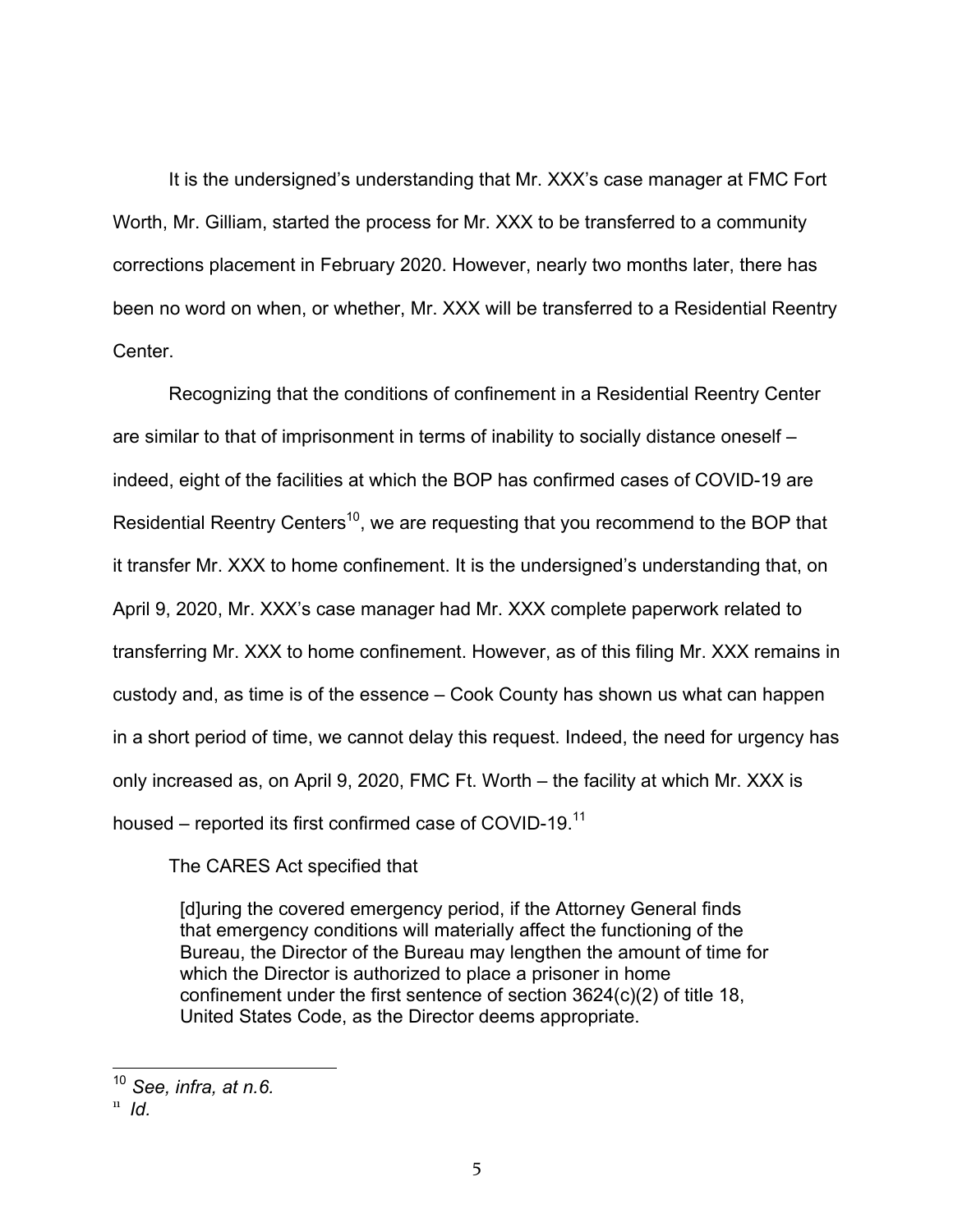*See* H.R. 748 § 6002 at Div. B, Tit. II, Sec. 12003(b)(2). On April 3, 2020, Attorney General Barr made such a finding, directing the BOP Director to "give priority in implementing the new standards to the most vulnerable inmates at the most affected facilities." 12

What facilities are the most impacted will change as the outbreak grows bigger. As of April 3, 2020, AG Barr identified FCI Oakdale, FCI Danbury, and FCI Elkton as those most impacted. Since then, FCI Lompoc – not even mentioned on April 3, 2020 has nearly the same number of confirmed cases at Oakdale and Danbury, and FCI Butner Medium I has surpassed all of the other facilities.<sup>13</sup>

Similarly, those who may be considered "vulnerable inmates" is also an expanding group. On April 7, 2020, it was reported by, *inter alia,* the New York Times that COVID-19 is "infecting and killing black people in the United States at disproportionately high rates."<sup>14</sup> Indeed, at the daily White House COVID-19 briefing on April 7, 2020, Dr. Anthony Fauci discussed how this pandemic had shed a light on the systemic and disproportionate inequities suffered by African Americans as it related to health care access, noting that, while it was not the case that African Americans got infected with COVID-19 more often, the prevalence of underlying medical conditions

 <sup>12</sup> *See* https://www.politico.com/f/?id=00000171-4255-d6b1-a3f1-c6d51b810000

 $13$  See, infra, at n.6.

<sup>14</sup> *See* https://www.nytimes.com/2020/04/07/us/coronavirus-race.html.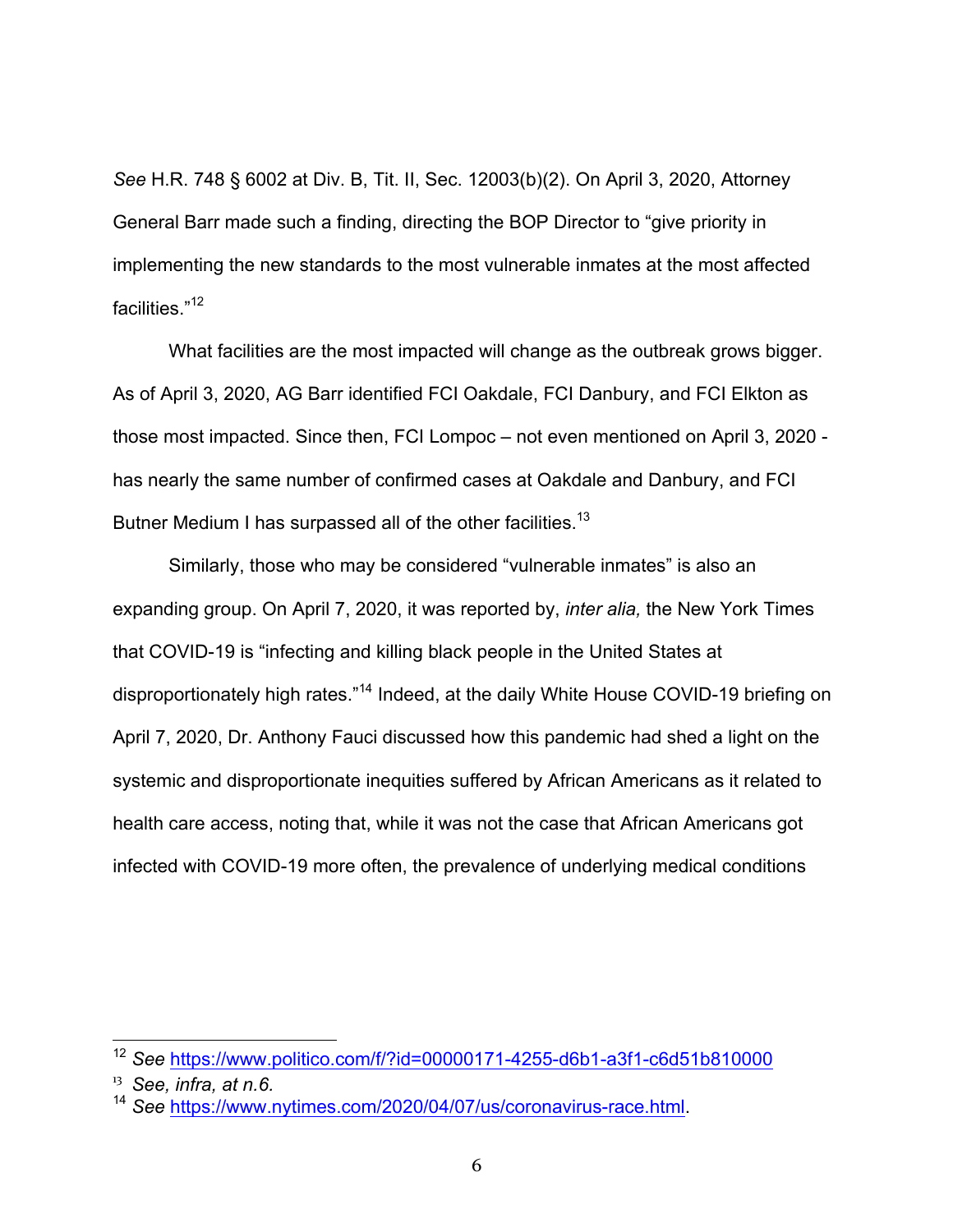such as diabetes, hypertension, obesity, and asthma in the African American community led to higher intensive-care admissions and death rates.15

Further, while it was initially thought that COVID-19 impacted elderly individuals at a higher rate, statistics show that this is not the case. As of April 8, 2020, New York City reported that people ranging from ages 18 to 44 accounted for 39 percent of positive tests.<sup>16</sup> And lest we forget, inmate populations are not comparable when it comes to age since prisoners' physiological age averages 10 to 15 years older than their chronological age.<sup>17</sup> Mr. XXX, a 33-year-old African American male who is currently incarcerated (and who has been incarcerated since 2012), is a "vulnerable inmate."

Pursuant to the CARES Act, the BOP now has the authority to transfer Mr. XXX to home confinement to serve the remaining 9 months of his sentence. Mr. XXX has a reentry plan in place. Since his successful completion of the BRAVE program at FCI Victorville at the outset of his term of incarceration, he has been housed at only low- or

 <sup>15</sup> *See* https://www.businessinsider.com/fauci-covid-19-shows-unacceptable-disparitiesfor-african-americans-2020-4. 16 *See* https://www1.nyc.gov/assets/doh/downloads/pdf/imm/covid-19-daily-data-

summary-04082020-2.pdf

<sup>17</sup> *See* Brie A. Williams et al., *Aging in Correctional Custody: Setting a Policy Agenda for Older Prisoner Health Care*, 102 Am. J. Public Health 1475-81 (2012), *available at* https://www.ncbi.nlm.nih.gov/pmc/articles/PMC3464842/;

*see also* Brie Williams et al. , *Detained and Distressed: Persistent Distressing Symptoms in a Population of Older Jail Inmates,* 64 J. Am. Geriatrics Soc. 2349-55 (2016), https://onlinelibrary.wiley.com/doi/pdf/10.1111/jgs.14310

<sup>(&</sup>quot;For example, older jail inmates with an average age of 60 in this study reported poor or fair health [and] chronic lung disease . . . at rates similar to those reported by community-based lower income older adults with an average age of 72.").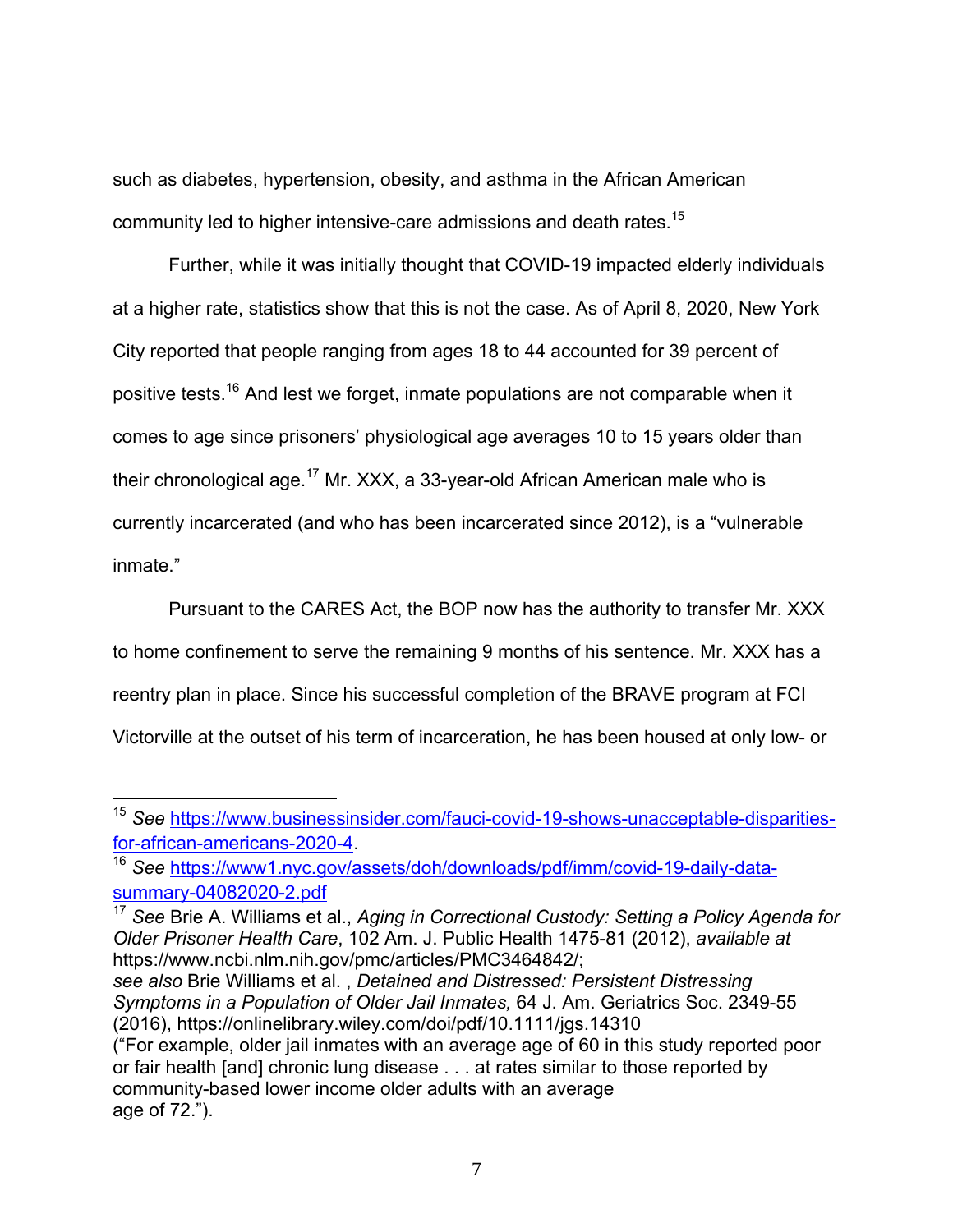minimum-security facilities. His offense of conviction is a low-level, non-violent drug offense. He does not pose a threat to the community.

As aptly stated by the Federal Public and Community Defenders in their April 1, 2020, letter to Attorney General Barr urging him to use the authority vested in him by the CARES Act, "There is no constitutional or statutory authority for DOJ to play roulette with people's lives because of their offense of conviction. Imprisonment is meant to punish by restricting liberty, not by exposure to illness."<sup>18</sup>

18 U.S.C. §§3624(c) and 3621(b)(4) authorize this Court to recommend where a defendant should be incarcerated. This includes whether a defendant should be confined in a halfway house or in home confinement during the last year he or she is in custody. Although the court usually exercises this power at the time of sentencing, nothing prevents it from doing so at any time the inmate is still serving his sentence. See also, *United States v. Ceballos*, 671 F.3d 852, 856 n.2 (9th Cir. 2011). We respectfully urge you to do so now, and recommend to the BOP that it immediately transfer Mr. XXX to home confinement to serve the remaining nine months of his sentence.

#### **Conclusion**

For the reasons stated herein, it is respectfully requested that this Court exercise its authority under 18 U.S.C. §§3624(c) and 3621(b)(4) and recommend to the Bureau

 <sup>18</sup> *See* 

https://www.fd.org/sites/default/files/covid19/other\_resources/defender\_letter\_ag\_barr\_r e\_covid-19\_4-1-20.pdf.